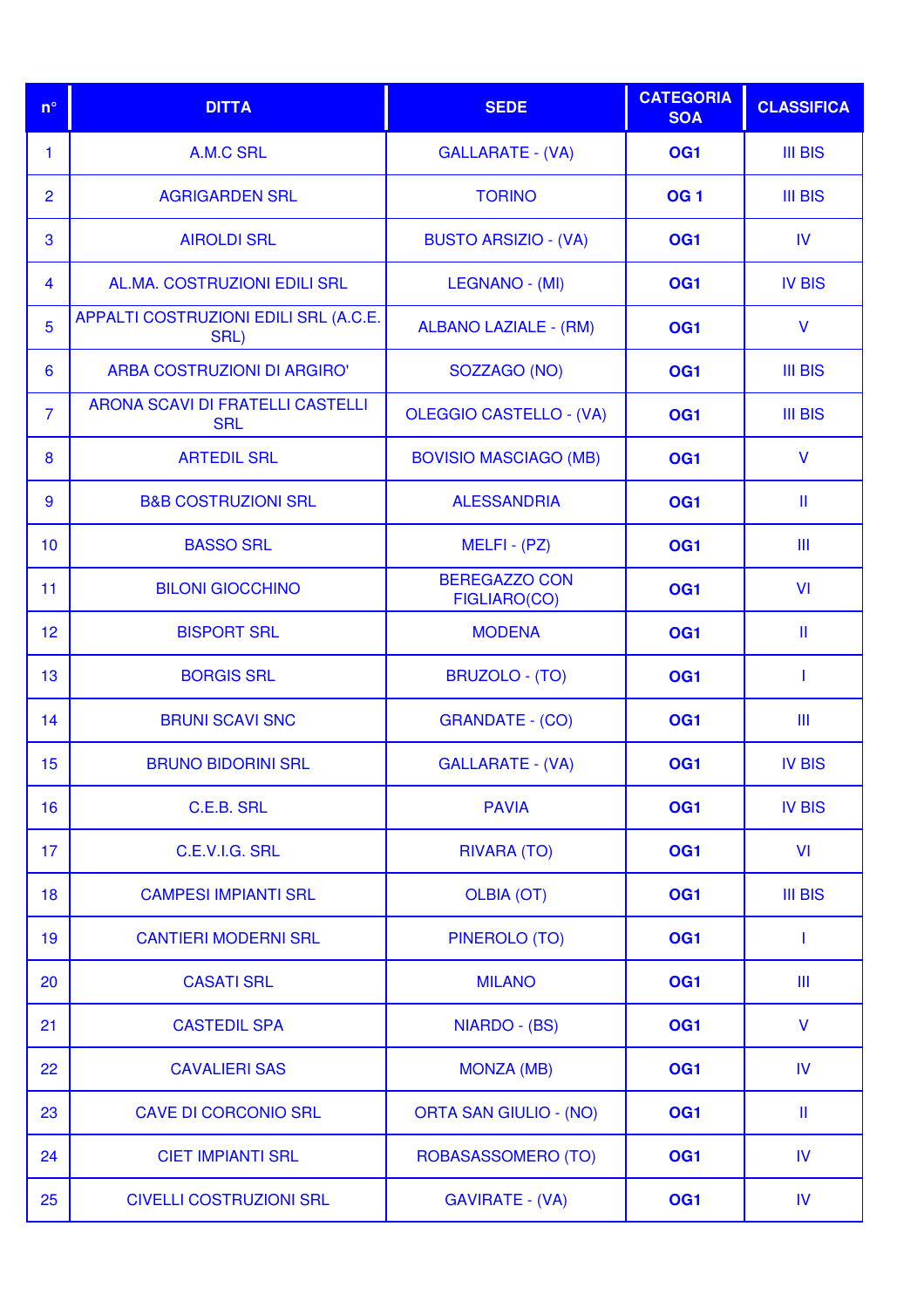| $n^{\circ}$ | <b>DITTA</b>                                              | <b>SEDE</b>                      | <b>CATEGORIA</b><br><b>SOA</b> | <b>CLASSIFICA</b>     |
|-------------|-----------------------------------------------------------|----------------------------------|--------------------------------|-----------------------|
| 26          | <b>CO.GE.AS SRL</b>                                       | <b>ASTI</b>                      | OG <sub>1</sub>                | <b>III BIS</b>        |
| 27          | <b>COSMI SRL</b>                                          | <b>SETTIMO MILANESE</b>          | OG <sub>1</sub>                | <b>IV BIS</b>         |
| 28          | <b>COSTRUZIONI EDILI MONIERI ARMANDO</b><br><b>S.R.L.</b> | SEVESO - (MB)                    | OG <sub>1</sub>                | $\mathsf{V}$          |
| 29          | <b>COSTRUZIONI FERRACIN SRL</b>                           | <b>JESOLO - (VE)</b>             | OG <sub>1</sub>                | V                     |
| 30          | <b>COSTRUZIONI FERRACIN SRL</b>                           | <b>IESOLO (VE)</b>               | OG <sub>1</sub>                | $\mathsf{V}$          |
| 31          | <b>COSTRUZIONI METALLICHE SRL</b>                         | <b>ANDRIA - (BT)</b>             | OG <sub>1</sub>                | IV                    |
| 32          | <b>COSTRUZIONI PAMA SRL</b>                               | <b>BARLETTA (BT)</b>             | OG <sub>1</sub>                | VI                    |
| 33          | <b>CREA.MI.SRL</b>                                        | <b>MILANO</b>                    | OG <sub>1</sub>                | $\mathsf{V}$          |
| 34          | DE ANGELIS COSTRUZIONI SRL                                | <b>CASAL DI PRINCIPE - (CE)</b>  | OG <sub>1</sub>                | <b>III BIS</b>        |
| 35          | <b>DE GIULIANI SRL</b>                                    | <b>BORGOMANERO - (NO)</b>        | OG <sub>1</sub>                | Ш                     |
| 36          | <b>DELFINO SPORT SRL</b>                                  | <b>MOSCIANO SANT'ANGELO (TE)</b> | OG <sub>1</sub>                | Ш                     |
| 37          | <b>DELLA CORTE ANTONIO</b>                                | <b>CASERTA</b>                   | OG <sub>1</sub>                | Ш                     |
| 38          | <b>DELTA COMO SRL</b>                                     | <b>COMO</b>                      | OG <sub>1</sub>                | $\mathbf{II}$         |
| 39          | DUE T GESTIONI E COSTRUZIONI SRL                          | ROTONDELLA - (MT)                | OG <sub>1</sub>                | Ш                     |
| 40          | <b>EDIL BRESCIANI SRL</b>                                 | <b>NAVE (BS)</b>                 | OG <sub>1</sub>                | <b>IV</b>             |
| 41          | EDIL CO.RE.MA DI BORGHI ALFREDO &<br>C. SRL               | LEGNANO - (MI)                   | OG <sub>1</sub>                | V                     |
| 42          | <b>EDIL FAB SRL</b>                                       | <b>AREZZO</b>                    | OG <sub>1</sub>                | <b>IV BIS</b>         |
| 43          | <b>EDIL S.ALBERTO SNC</b>                                 | <b>VILLA D'OGNA - (BG)</b>       | OG <sub>1</sub>                | Ш                     |
| 44          | <b>EDIL STRADE VIGANI SRL</b>                             | <b>VILLONGO - (BG)</b>           | OG <sub>1</sub>                | IV                    |
| 45          | <b>EDILBAT SRL</b>                                        | <b>TRANI (BA)</b>                | OG <sub>1</sub>                | IV                    |
| 46          | <b>EDILCERESIO S.A.S</b>                                  | PORTO CERESIO - (VA)             | OG <sub>1</sub>                | $\mathbf{\mathbf{H}}$ |
| 47          | <b>EDILELETTRA SRL</b>                                    | <b>BARI</b>                      | OG <sub>1</sub>                | Ш                     |
| 48          | <b>EDILMALTAGLIATI SRL</b>                                | MESERO - (MI)                    | OG <sub>1</sub>                | V                     |
| 49          | <b>EDILMAR SRL</b>                                        | <b>PIOBESI TORINESE - (TO)</b>   | OG <sub>1</sub>                | IV                    |
| 50          | <b>EDILTREVISO SRL</b>                                    | <b>TREVISO</b>                   | OG <sub>1</sub>                | Ш                     |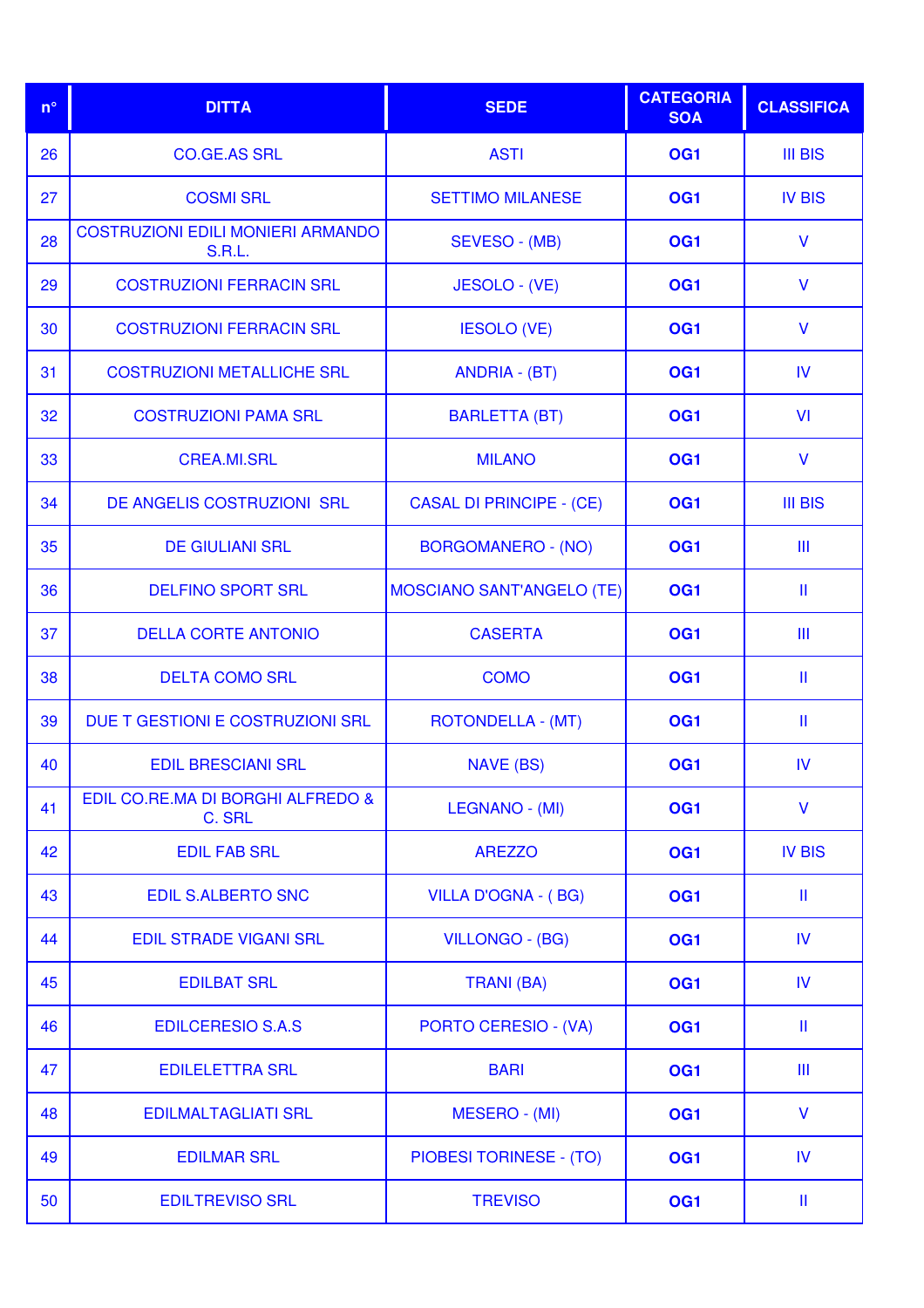| $n^{\circ}$ | <b>DITTA</b>                                           | <b>SEDE</b>                          | <b>CATEGORIA</b><br><b>SOA</b> | <b>CLASSIFICA</b>           |
|-------------|--------------------------------------------------------|--------------------------------------|--------------------------------|-----------------------------|
| 51          | EL.ME.CA. SRL                                          | <b>SALASSA (TO)</b>                  | OG <sub>1</sub>                | <b>SINO A</b><br>150.000,00 |
| 52          | <b>ELETTRICA SISTEM SRL</b>                            | <b>CAVA DE' TIRRENI (SA)</b>         | OG <sub>1</sub>                | Ш                           |
| 53          | <b>ESSELLEZETA SNC DI S.E S.</b><br><b>ZAMBERLETTI</b> | <b>DAVERIO (VA)</b>                  | OG <sub>1</sub>                | <b>SINO A</b><br>150.000,00 |
| 54          | <b>F.A.BATTAGLIA SRL</b>                               | <b>GALLARATE - (VA)</b>              | OG <sub>1</sub>                | Ш                           |
| 55          | F.C.G.E. DI MARINO FRANCESCO & FIGLI                   | <b>LONATE POZZOLO (VA)</b>           | OG <sub>1</sub>                | Ш                           |
| 56          | F.G.P. SRL                                             | <b>SEGRATE (MI)</b>                  | OG <sub>1</sub>                | V                           |
| 57          | <b>F.LLI CAROLLO SRL</b>                               | <b>CENTRALE DI ZUGLIANO (VI)</b>     | OG <sub>1</sub>                | Ш                           |
| 58          | <b>F.LLI MARCHETTI SRL</b>                             | <b>L'AQUILA</b>                      | OG <sub>1</sub>                | <b>III BIS</b>              |
| 59          | <b>F.LLI PICENNI SNC</b>                               | <b>COMUN NUOVO - (BG)</b>            | OG <sub>1</sub>                | V                           |
| 60          | <b>F.LLI RIZZI SRL</b>                                 | LONATE POZZOLO - (VA)                | OG <sub>1</sub>                | Ш                           |
| 61          | <b>FERRARIS SRL</b>                                    | <b>INVORIO - (NO)</b>                | OG <sub>1</sub>                | <b>III BIS</b>              |
| 62          | <b>FIORE COSTRUZIONI SRLS</b>                          | <b>VERCELLI</b>                      | OG <sub>1</sub>                | <b>SINO A</b><br>150.000,00 |
| 63          | <b>FRANZONI E BARTOLETTI SRL</b>                       | <b>MARMIROLO - (MN)</b>              | OG <sub>1</sub>                | IV                          |
| 64          | <b>FRATELLI LA ROCCA SRL</b>                           | <b>MURO LUCANO - (PZ)</b>            | OG <sub>1</sub>                | Ш                           |
| 65          | <b>G.F. STRADE SRL</b>                                 | <b>MONZA (MB)</b>                    | OG <sub>1</sub>                |                             |
| 66          | G.M.I. SRL                                             | <b>VILLADOSE (RO)</b>                | OG <sub>1</sub>                | Ш                           |
| 67          | <b>GALIZZI IMPIANTI SRL</b>                            | PRAY (BI)                            | OG <sub>1</sub>                | Ш                           |
| 68          | <b>GI COSTRUZIONI SRL</b>                              | <b>ERACLEA (VE)</b>                  | OG <sub>1</sub>                | Ш                           |
| 69          | I.C.E. DI MILIA SIMONE                                 | <b>CAGLIARI</b>                      | OG <sub>1</sub>                | <b>III BIS</b>              |
| 70          | I.C.G. SRL                                             | <b>MILANO</b>                        | OG <sub>1</sub>                | VIII                        |
| 71          | I.CO.RES. SRL                                          | <b>POZZUOLI (NA)</b>                 | OG <sub>1</sub>                | <b>III BIS</b>              |
| 72          | <b>I.E.F. LEONARDO SRL</b>                             | <b>SAN MAURIZIO CANAVESE</b><br>(TO) | OG <sub>1</sub>                | Ш                           |
| 73          | I.M.G. SRL                                             | <b>MILANO</b>                        | OG <sub>1</sub>                | VI                          |
| 74          | <b>ICO DI OGLIAROLO SRL</b>                            | PARABIAGO (MI)                       | OG <sub>1</sub>                | <b>III BIS</b>              |
| 75          | <b>ICOSE SPA</b>                                       | <b>PAROLDO (CN)</b>                  | OG <sub>1</sub>                | V                           |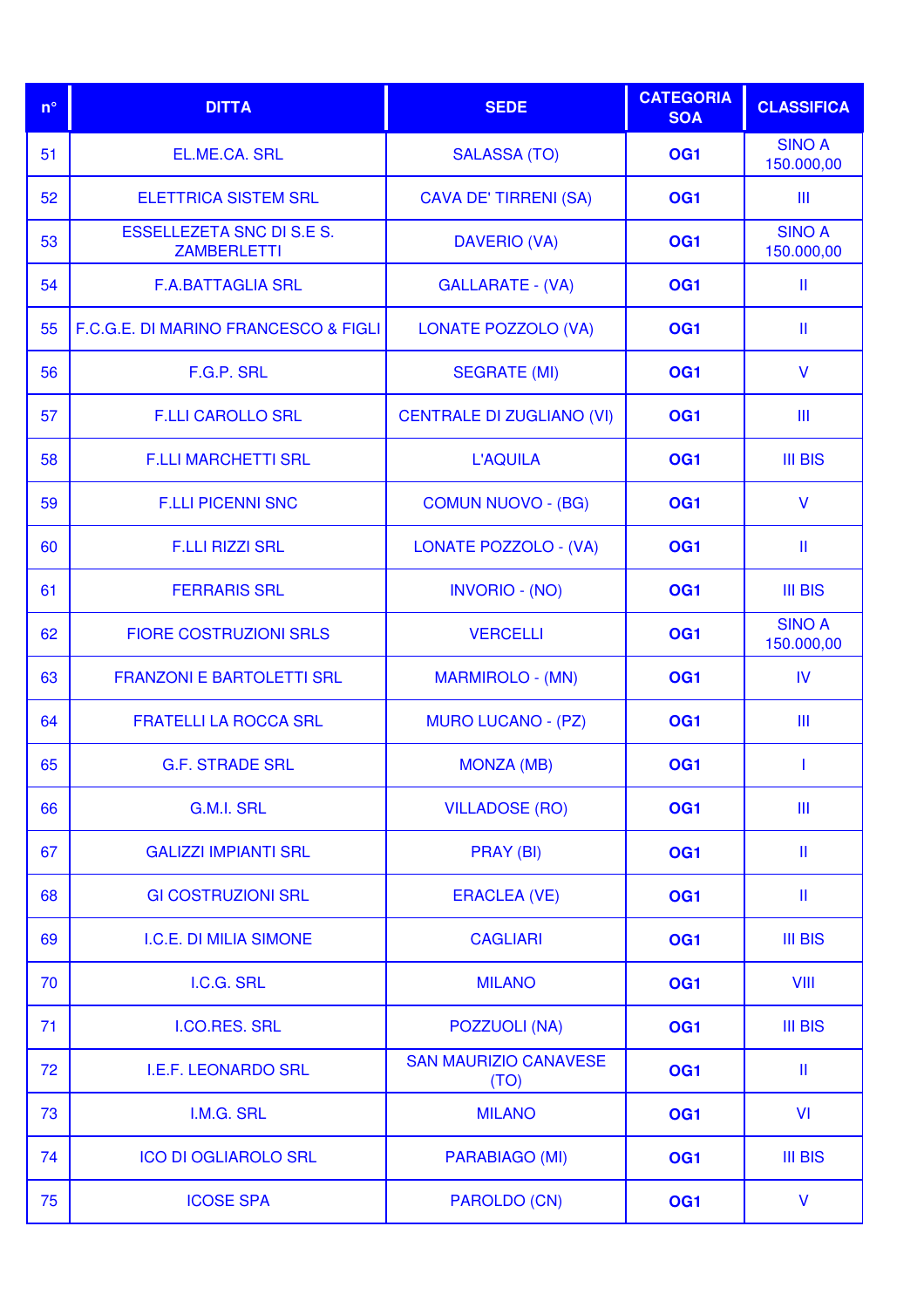| $n^{\circ}$ | <b>DITTA</b>                         | <b>SEDE</b>                      | <b>CATEGORIA</b><br><b>SOA</b> | <b>CLASSIFICA</b> |
|-------------|--------------------------------------|----------------------------------|--------------------------------|-------------------|
| 76          | <b>IDROTERMICA MERIDIONALE</b>       | GIOVINAZZO - (BA)                | OG <sub>1</sub>                | <b>IV</b>         |
| 77          | <b>IMEG SRL</b>                      | <b>TORINO</b>                    | OG <sub>1</sub>                | Ш                 |
| 78          | <b>IMPRESA EDILE MARIANI SRL</b>     | <b>CONCOREZZO (MB)</b>           | OG <sub>1</sub>                | VIII              |
| 79          | <b>IMPRESA EDILE POLONI SRL</b>      | <b>ALZANO LOMBARDO (BG)</b>      | OG <sub>1</sub>                | VII               |
| 80          | <b>IMRESA EDILI GIOFFRE' DAMIANO</b> | <b>CARPIGNANO SESIA (NO)</b>     | OG <sub>1</sub>                | Ш                 |
| 81          | <b>INTERGEOS SRL</b>                 | <b>ALFONSINE (RV)</b>            | OG <sub>1</sub>                | Ш                 |
| 82          | <b>ISOVIT SRL</b>                    | <b>PADERNO DUGNANO (MI)</b>      | OG <sub>1</sub>                | <b>IV BIS</b>     |
| 83          | <b>ITALGREEN SPA</b>                 | <b>VILLA D'ADDA (BG)</b>         | OG <sub>1</sub>                | Ш                 |
| 84          | <b>IVIES SPA</b>                     | <b>BONTEY - (AO)</b>             | OG <sub>1</sub>                | VI                |
| 85          | <b>L.M.G. BUILDING SRL</b>           | <b>CORTENO GOLGI - (BS)</b>      | OG <sub>1</sub>                | Ш                 |
| 86          | <b>LAGRA SRL</b>                     | <b>ROZZANO (MI)</b>              | OG <sub>1</sub>                | III-BIS           |
| 87          | M.C. APPALTI DI CRISTINI MATTIA      | <b>COLLEFERRO (RM)</b>           | OG <sub>1</sub>                | Ш                 |
| 88          | <b>M.G. COSTRUZIONI EDILI SRL</b>    | <b>PREGNANA MILANESE (MI)</b>    | OG <sub>1</sub>                | <b>IV BIS</b>     |
| 89          | M.I.T. SRL                           | <b>NICHELINO (TO)</b>            | OG <sub>1</sub>                | VI                |
| 90          | <b>MACCHI COSTRUZIONI SRL</b>        | VENENGONO INFERIORE - (VA)       | OG <sub>1</sub>                | $\vee$            |
| 91          | <b>MARGUTTA COSTRUZIONI SRL</b>      | <b>ALBANO LAZIALE - (RM)</b>     | OG <sub>1</sub>                | <b>III BIS</b>    |
| 92          | <b>MARTARELLO G.&amp; C. SNC</b>     | <b>SUMIRAGO - (VA)</b>           | OG <sub>1</sub>                | Ш                 |
| 93          | <b>MARTINELLI MICHELE SRL</b>        | <b>BRUNATE - (CO)</b>            | OG <sub>1</sub>                | Ш                 |
| 94          | MENEGHIN MASSIMO E LORENZO SNC       | LEGNANO - (MI)                   | OG <sub>1</sub>                | IV                |
| 95          | <b>MI-RA SRL</b>                     | <b>ABBIATEGRASSO - (MI)</b>      | OG <sub>1</sub>                | V                 |
| 96          | <b>MONTAGNOLI RINO S.U.R.L.</b>      | <b>GALLARATE - (VA)</b>          | OG <sub>1</sub>                | Ш                 |
| 97          | <b>MR COPERTURE SRL</b>              | <b>CAMPOSPINOSO - (PV)</b>       | OG <sub>1</sub>                | Ш                 |
| 98          | <b>NEGRO SERVIZI SRL</b>             | <b>PONDERANO (BI)</b>            | OG <sub>1</sub>                | <b>III BIS</b>    |
| 99          | <b>PATELLA S.R.L.U</b>               | <b>MONTORIO AL VOMANO - (TE)</b> | OG <sub>1</sub>                | <b>IV</b>         |
| 100         | PESENTI SERAFINO SRL                 | <b>BREMBATE (BG)</b>             | OG <sub>1</sub>                | Ш                 |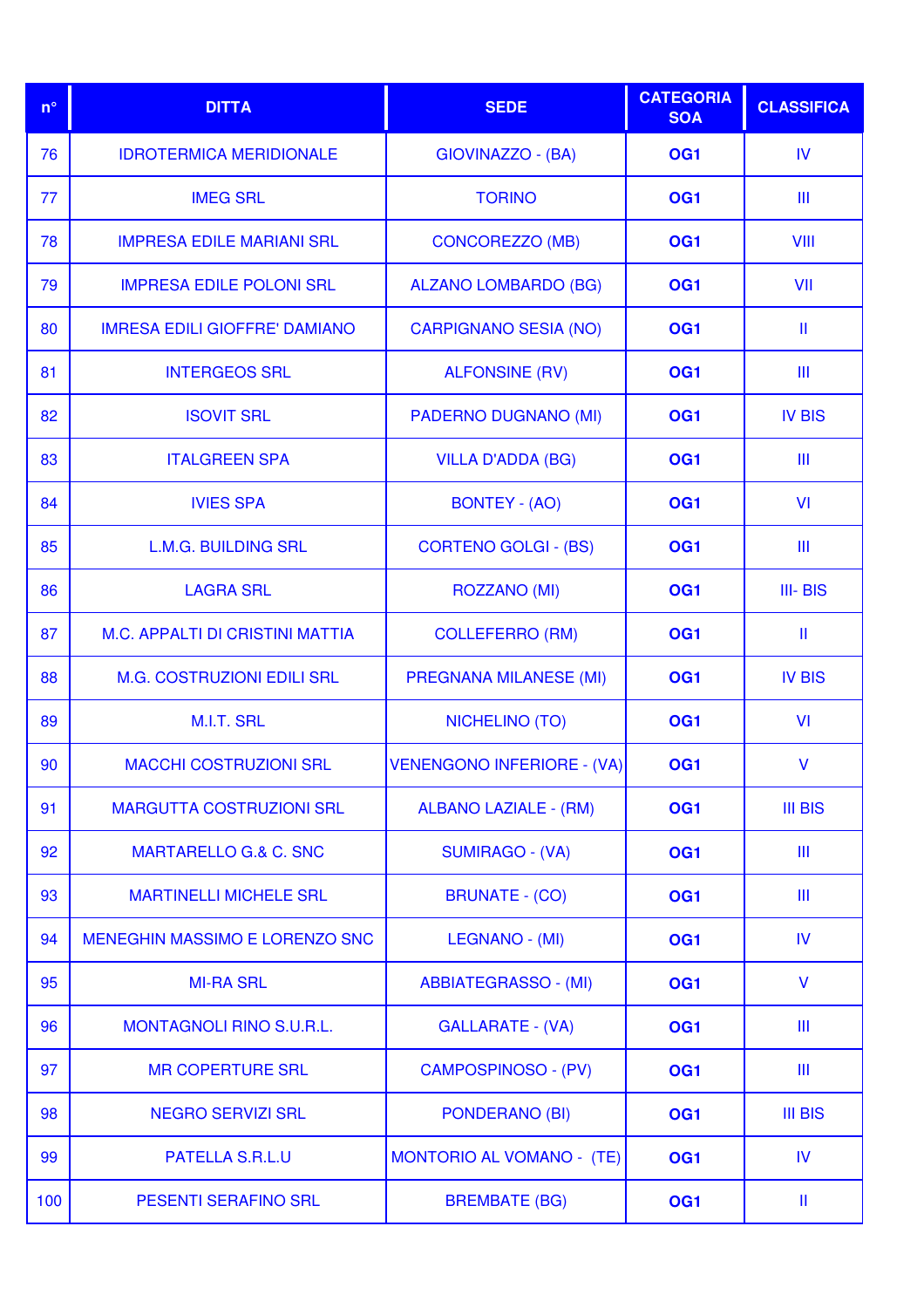| $n^{\circ}$ | <b>DITTA</b>                     | <b>SEDE</b>                       | <b>CATEGORIA</b><br><b>SOA</b> | <b>CLASSIFICA</b> |
|-------------|----------------------------------|-----------------------------------|--------------------------------|-------------------|
| 101         | PICCO BARTOLOMEO SRL             | <b>TORINO</b>                     | OG <sub>1</sub>                | Ш                 |
| 102         | PISANO BRUNO COSTRUZ. SRL        | <b>SELARGIUS - (CA)</b>           | OG <sub>1</sub>                | <b>IV BIS</b>     |
| 103         | <b>PORTALUPI CARLO SPA</b>       | <b>TICINETO - (AL)</b>            | OG <sub>1</sub>                | <b>IV BIS</b>     |
| 104         | <b>PRINI SRL</b>                 | <b>BELGIRATE - (VB)</b>           | OG <sub>1</sub>                | Ш                 |
| 105         | <b>PROGEMIR SRL</b>              | <b>MESSINA</b>                    | OG <sub>1</sub>                | <b>IV</b>         |
| 106         | <b>RANA SAS</b>                  | LIMBIATE - (MB)                   | OG <sub>1</sub>                | <b>III BIS</b>    |
| 107         | <b>RASO ANTONIO &amp; C. SRL</b> | <b>DIVIGNANO - (NO)</b>           | OG <sub>1</sub>                | <b>III BIS</b>    |
| 108         | <b>RONZONI SRL</b>               | SEVESO - (MB)                     | OG <sub>1</sub>                | <b>IV</b>         |
| 109         | S.A.I.M.P. SRL                   | TRADATE - (VA)                    | OG <sub>1</sub>                | VI                |
| 110         | <b>SALCIM SRL</b>                | <b>MILANO</b>                     | OG <sub>1</sub>                | Ш                 |
| 111         | <b>SALVA MERCURIO SRL</b>        | <b>COMO</b>                       | OG <sub>1</sub>                | <b>IV BIS</b>     |
| 112         | <b>SAMET SRL</b>                 | <b>TORINO</b>                     | OG <sub>1</sub>                | Ш                 |
| 113         | <b>SCALA SANTO SRL</b>           | <b>VERONA</b>                     | OG <sub>1</sub>                | $\mathbf{I}$      |
| 114         | <b>SCHIAVI SPA</b>               | <b>BOSSICO - (BG)</b>             | OG <sub>1</sub>                | <b>VIII</b>       |
| 115         | <b>SONGEO SRL</b>                | <b>LATINA</b>                     | OG <sub>1</sub>                | Ш                 |
| 116         | <b>SPORALLI SRL</b>              | <b>MASCALUCIA (CT)</b>            | OG <sub>1</sub>                | <b>III BIS</b>    |
| 117         | STRADE 2020 SRL                  | <b>CUGGIONO - (VA)</b>            | OG <sub>1</sub>                | $\mathsf{V}$      |
| 118         | <b>SUD SERVICE SRL</b>           | <b>BARI</b>                       | OG <sub>1</sub>                | $\mathsf{V}$      |
| 119         | <b>TABANO SRL</b>                | <b>VENENGONO INFERIORE - (VA)</b> | OG <sub>1</sub>                | IV - BIS          |
| 120         | <b>TECNO COSTRUZIONI SRL</b>     | <b>VERBANIA POSSACCIO (VB)</b>    | OG <sub>1</sub>                | $\mathsf{V}$      |
| 121         | <b>TECNO EDIL SRL</b>            | <b>MILANO</b>                     | OG <sub>1</sub>                | $\mathsf{V}$      |
| 122         | <b>TECNONOVA SRL</b>             | <b>SOMMA VESUVIANA (NA)</b>       | OG <sub>1</sub>                | IV                |
| 123         | <b>TEKNO GREEN SRL</b>           | <b>TORINO</b>                     | OG <sub>1</sub>                | $\mathbf{I}$      |
| 124         | <b>TERMOSANITARIA PIANI SRL</b>  | <b>SONDRIO</b>                    | OG <sub>1</sub>                | Ш                 |
| 125         | <b>TERRA COSTRUZIONI SRL</b>     | <b>BEINASCO - (TO)</b>            | OG <sub>1</sub>                | <b>IV BIS</b>     |